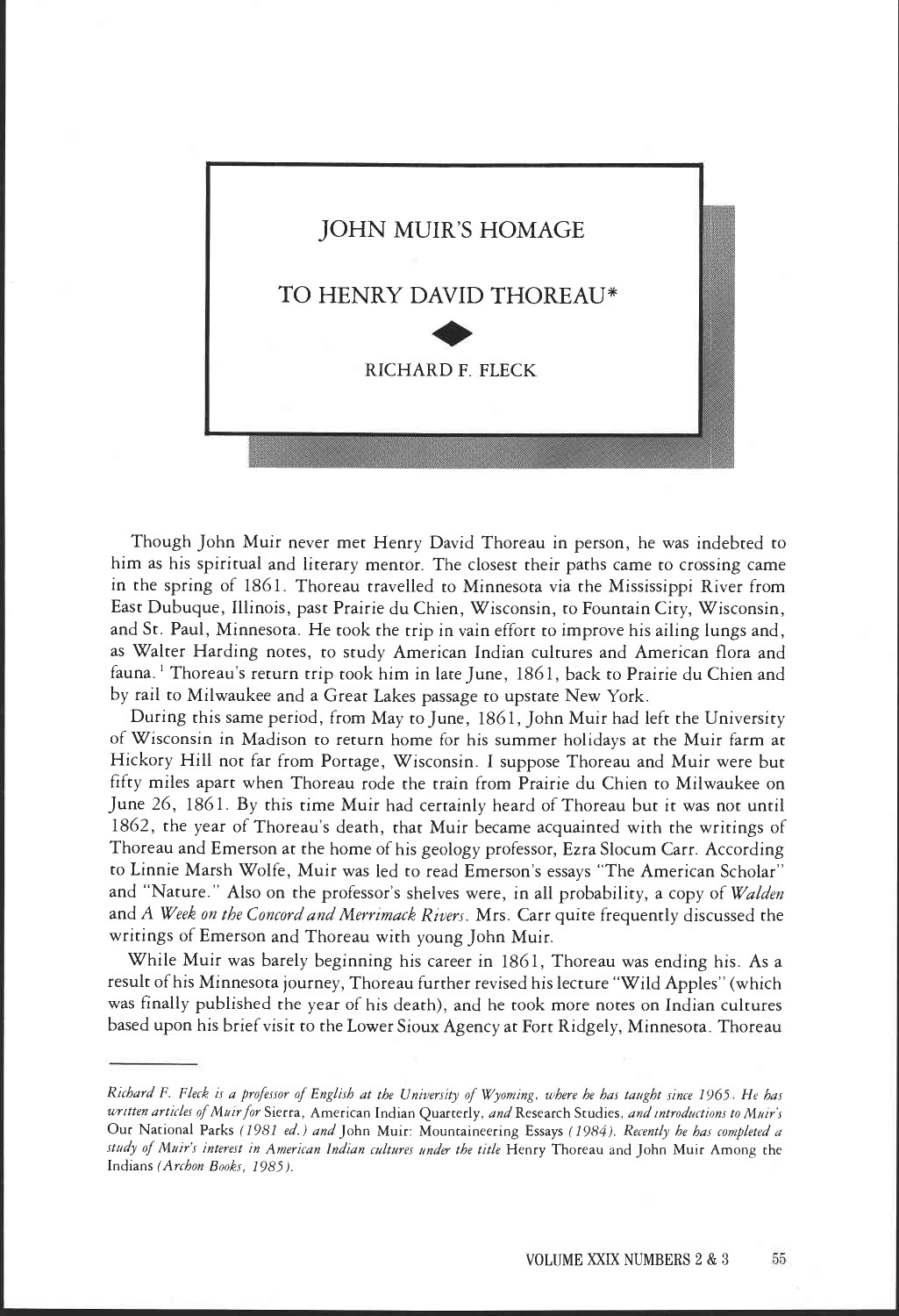had completed, as best he could, his Indian education which began in 1847 at Walden Pond when he commenced his 'Indian Notebook" project and first visited the Maine woods which afforded him the unique opportunity of becoming friends with Penobscot Indians. This education continued through the 1850s until his Minnesota journey in 1861. A dying Henry Thoreau was able to see his first Indian dances, including a Sioux Dream Dance.<sup>2</sup> Though his notes are sparse, one can only assume that these people deeply touched Thoreau's spirit. For Thoreau, the Indian was a key to understanding North America. Another important event for Thoreau occurred on June 11, 1861, when he discovered a wild crab tree growing along the shores of Lake Calhoun, just west of Minneapolis; the discovery was indeed joyous, and it tinges his essay "Wild Apples" which may very well have inspired John Muir to write thirteen years later a similar essay celebrating wild nature entitled "Wild Wool." Wildness is the central theme of both Thoreau and Muir, and fascination for aboriginal cultures in the wild certainly constitutes part of this theme.

If one closely examines the published writings of John Muir, including John of the Mountains, edited by Linnie Marsh Wolfe in 1938 nearly a quarter of a century after Muir's death, he will find frequent direct and indirect allusions to Henry David Thoreau. From Thoreau, who seemed to inspire Muir more than any other individual writer including Shakespeare, Milton, Burns, Ruskin or Emerson, one finds a great number of images of spring and resurrection, dawn, the rising sun, crowing cocks, eyes of landscape, and transcendent herons and frogs, as well as allusions to the mythic Ganges, "higher laws," and the need for the wild. Thoreau's rich experience of living in nature and visiting the wilderness of Maine made him more important, I believe, than Ralph Waldo Emerson. It must be added that all influences, as inspiring as they may be, are transcended; Muir created his own rich metaphysical imagery from his unique mind's eye.

Muir did not start producing books (except for contributing to Picturesque California in 1887) until he was in his late fifties, his first being The Mountains of California (1894). Of course he had written a number of articles for *Harper's*, *Scribner's*, and other journals while he resided at the home of John and Mary Swett in San Francisco in the 1870s after his Yosemite days. As a rule, in Muir's writing the later in life, the more John Muir was a student of Henry Thoreau, as we shall see. Between 1894 and the year of his death, 1914, Muir published or worked on Our National Parks (1901), My First Summer in the Sierra (1911), Yosemite (1912), The Story of My Boyhood and Youth and A Thousand-Mile Walk (1913), and Travels in Alaska (1915). William Frederic Badè collected and edited various articles to produce Muir's The Cruise of the Corwin (1918), Steep Trails (1918) and two volumes of Life and Letters (1923). Yet-to-be-published works coming from Muir's late years are his aphorisms, autobiography, and a mountaineering book. (My selection of his mountaineering essays is now available.) All of these works demonstrate a connection with Thoreau.

From Linnie Marsh Wolfe and William Frederic Badè we know that Muir was encouraged to put his thoughts in writing by several people, including Mrs. Ezra Slocum Carr, Ralph Waldo Emerson, Robert Underwood Johnson and Muir's own wife, Louie. His ardent desire to experience nature world-wide firsthand and to become involved in the struggle to preserve the wilderness in a national park system both fostered and hampered his writing career, as did his simultaneous efforts to be a good husband, father, and provider. Direct experience, as Thoreau suggested, is essential to the growth of a writer. Involvement in conservation battles gave Muir ideal subject matter, and his wife and two daughters gave him necessary diversion and support. On the other hand, he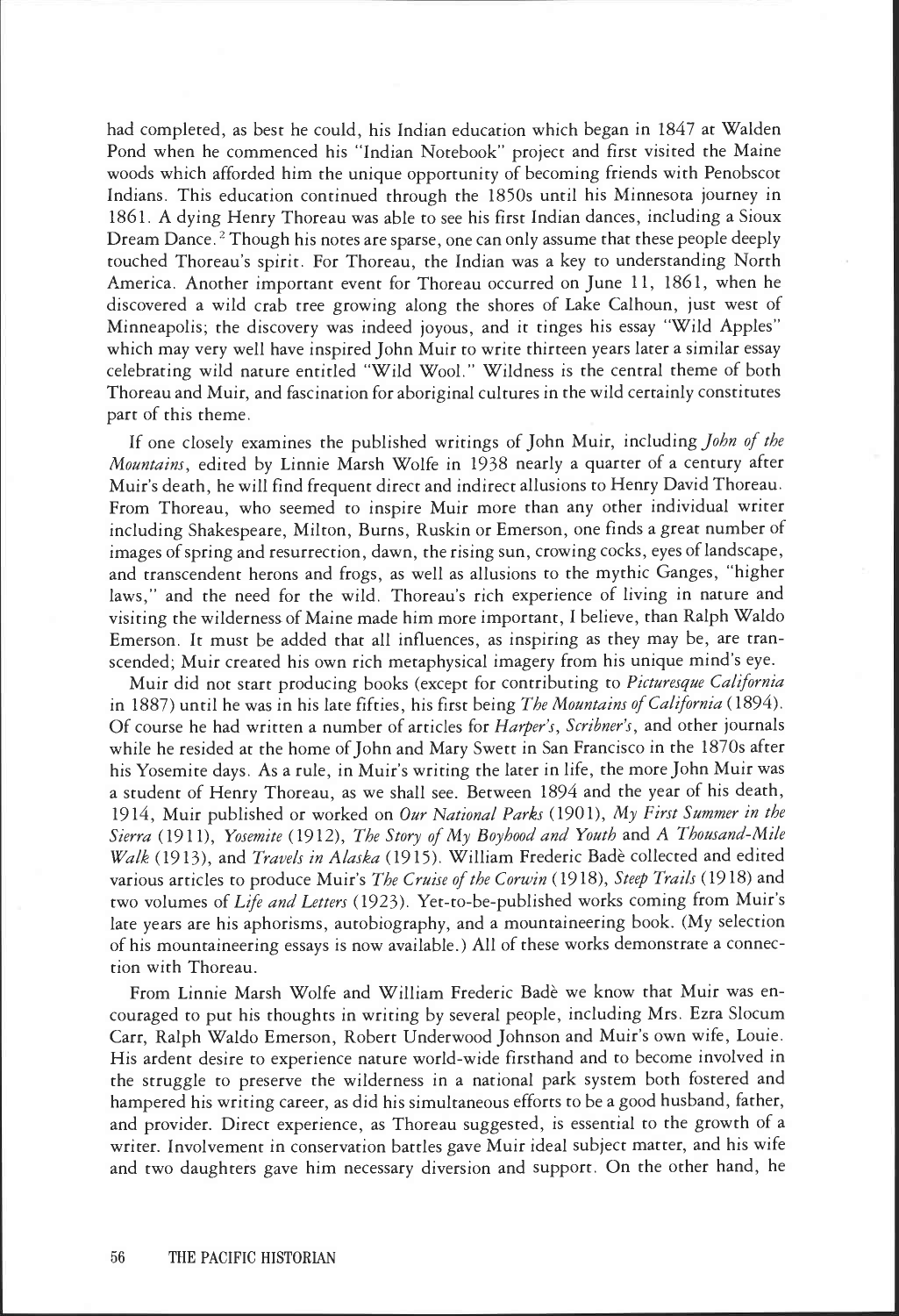resisted writing polished books because they took him away from his beloved wilderness. Writing was a painful task for him; he was a revisionist par excellence, going through multiple drafts and searching always for "le seule mot juste." Of course he relied heavily on the word "glorious" as Herbert Gleason pointed out to him. Gleason, who was Muir's and Thoreau's photographic illustrator, wrote on June 20, 1912, "I hope you will go on with your glorious writing, describing glorious scenes of California's glorious mountains and glorious parks and glorious forests and glorious water-falls, just as long and just as GLORIOUSLY as you can."3 But Muir more than made up for this weakness by creating some of the most exciting prose ("A Perilous Night on Shasta's Summit" and "Stickeen"), the most metaphysical imagery (the aurora borealis of Travels in Alaska), and the most philosophical aphorisms (yet to be published) in American literature.

John Muir's battles and struggles for conserving Yosemite and the Hetch Hetchy drained him of all his spiritual energies, as Stephen Fox so well describes in his recent book John Muir and His Legacy. For Muir to have been able to write such forceful essays as "The American Forests" in Our National Parks is more than a tribute to his miraculous reserve strength. Duties at his ranch in Martinez, such as raising fruit crops and preserving them for shipment, occupied much of his energies during the 1880s. Then responsibilities were borne out of devotion to his beloved wife and daughters. Louie, the ideal wife for John Muir, sensed when his energies were drained and insisted that he go off to the wilderness of Mount Rainier or Alaska to renew his spirit and mind. Between excursions to the wild from 1894 to 1914, Muir was busy in his "scribble den" at Martinez where he wrote seven books for publication and countless thousands of letters, notes, journal entries, essays, aphorisms, and an autobiography which largely became incorporated in Boyhood and Youth and Travels in Alaska. One need only look at the index of unpublished materials at the Holt-Atherton Center in Stockton, California, to see that Muir's writing activities were phenomenal.



John Muir's scribble den today as interpreted by the National Park Service. From the window of his den, located on the second floor of his hilltop home in Martinez, California, Muir could look out over his orchards to rolling hills of the Alhambra Valley.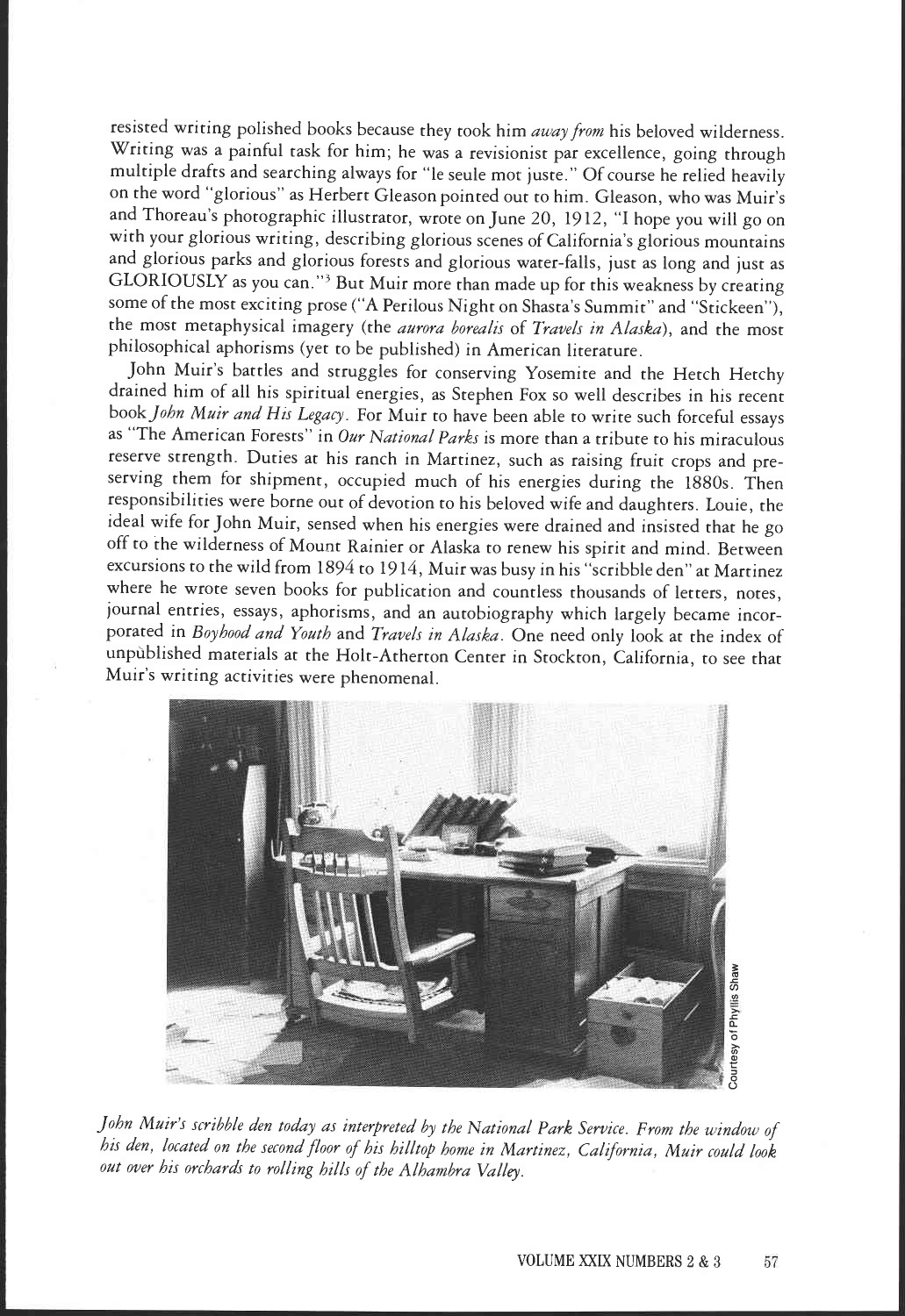With the exception of The Mountains of California and Our National Parks, it can be argued that all of Muir's books were written under the influence of Henry David Thoreau. In 1906 John Muir wrote to Herbert Gleason to ask him to request Houghton Mifflin to send to Martinez the twenty volume Riverside set of the writings of Henry David Thoreau. Finally in 1907 the set was delivered to Muir, who proceeded to read it voraciously. Muir, of course, had already read Walden (probably at Madison in 1862) and The Maine Woods by 1870 (he refers to it in a letter to Mrs. Ezra S. Carr dated May 29, 1870). Muir dedicated himself to twenty years of writing and in the process felt he needed a philosophical and literary guide. Henry Thoreau was his answer.<sup>4</sup>

What does one find in examining John Muir's personal set of the writings of Henry David Thoreau? The most obvious thing is a handwritten index at the back of each volume. At the back of volume three, The Maine Woods, for instance, Muir has penciled in various topics of interest with page references. Such topics include: wolves, owls, camp fire, literature, fish, mountaineering, mountain tops, trees, moose, motives that carry men into the wilderness, Indians, glacial rocks, and instinct. If one goes to the text of each of the volumes, he will find underlinings, vertical lines, and occasional marginalia consisting of Muir's reaction to Thoreau. All of these markings give us a clear indication that John Muir carefully read Henry Thoreau cover to cover. For the

## 1853]

## A HOME IN NATURE 497

my native region so long and steadily, and made to study and love this spot of earth more and more. What would signify in comparison a thin and diffused love and knowledge of the whole earth instead, got by ; [  $+$ wandering? The traveller's is but a barren and com- $\frac{1}{2}$ fortless condition. Wealth will not buy a man a home  $,$ in nature, - house nor farm there. The man of business does not by his business earn a residence in nature, but is denaturalized rather. What is a farm, house and land, office or shop, but a settlement in nature

Muir's handwritten note next to Thoreau's journal entry for November 12, 1853.

most part, Muir was an enthusiastic sympathizer, but on a few occasions he got his "Scottish" up and chastized Thoreau in the margins. Next to Thoreau's journal entry for November 12, 1853, there is one such reaction. Thoreau writes, "I cannot but regard it as a kindness in those who have the steering of me that, by want of pecuniary wealth, I have been nailed down to this my native region so long and steadily, and made to study and love this spot of earth more and more. What would signify in comparison a thin and diffused love and knowledge of the whole earth instead, got by wandering. The traveller's is but a barren and comfortless condition." And Muir: "You would be enabled to love your home spot all the more, Dear Henry." Thoreau's journal entry for January

a-0 communications<br>Communications<br>Communications -<br>-<br>-<br>-<br>-.0 -J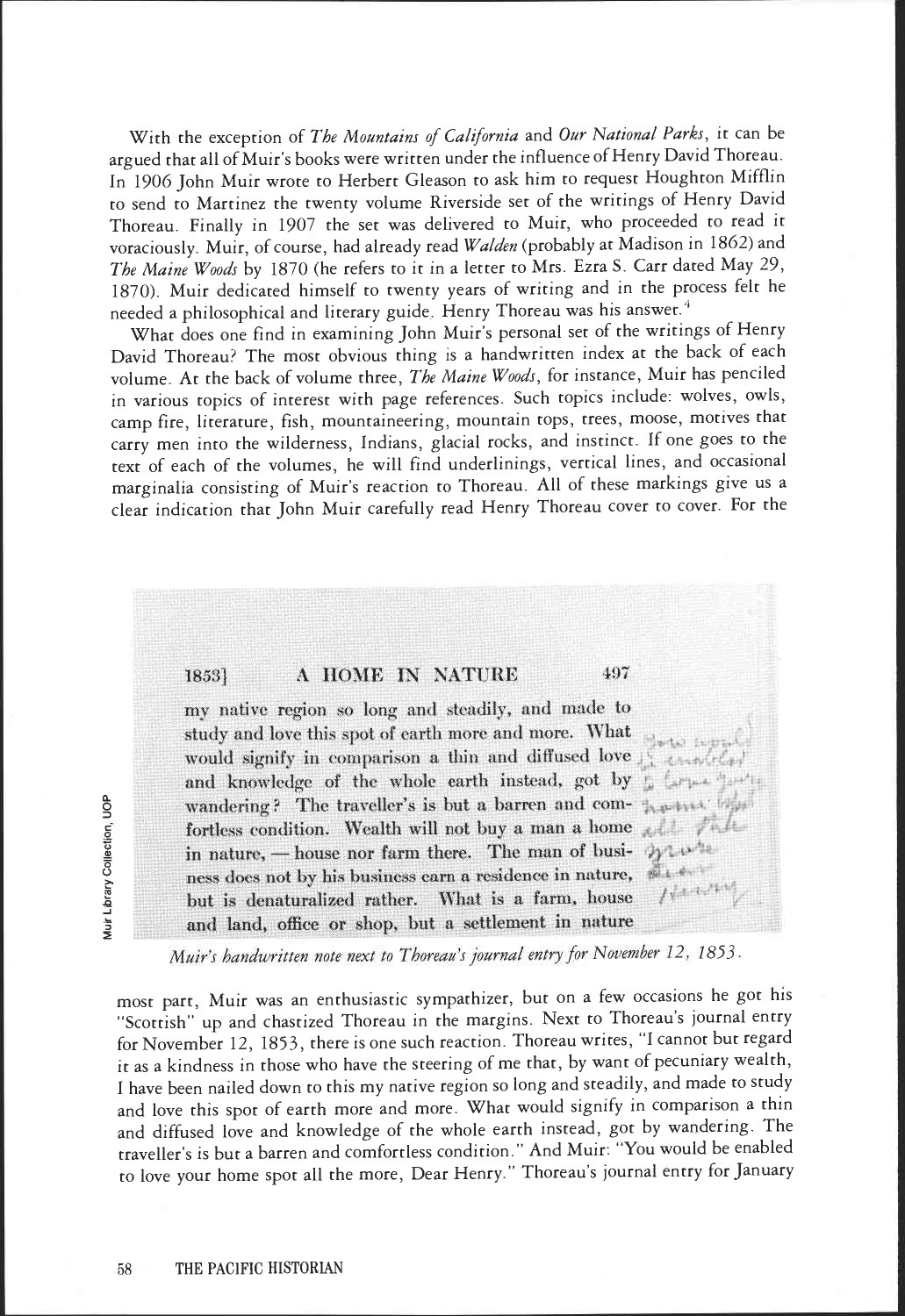6, 1857 goes: "Do you think that Concord River would have continued to flow these millions of years by Clamshell Hill and round Hunt's Island, if it had not been happy...," and Muir comments, "It didn't. It is a young river and so are the hills and islands." In volume five, *Excursions and Poems*, containing the essay "A Winter Walk" Muir writes "No" beside Thoreau's two sentences "The day is but a Scandinavian night. The winter is an arctic summer."

Muir's dialogue with Thoreau continues into his notes and fragments. In an unpublished fragment written approximately in 1910, Muir takes issue with Thoreau's essay "Walking" (1862): "Take a walk saunter off make no fuss about it. Do not as Thoreau advises first make your will . . . such self-conscious sacrificing preparation would render you unfit for a walk in good wilderness."5 Of course Thoreau, I believe, was being ironic when he wrote, "If you are ready to leave father and mother, and brother and sister, and wife and child and friends, and never see them again,  $-$  if you have paid your debts, and made your will, settled all your affairs, and are a free man, then you are ready for a walk."6

Nonetheless, Muir was for the most part deeply inspired by Thoreau's writings. Around 1910 Muir began to arrange his philosophical thoughts or aphorisms around peculiarly Thoreauvian topics, including philanthropy, solitude, sounds, spring, winter, and on truly doing good. In these typed aphorisms Muir frequently alludes to or quotes Thoreau. Muir writes, "Camping on Monadnock, Thoreau and his companion, when they go to the top of the mountain, were welcomed by rain, so they said that the fatted cloud had been killed for them, and every bush dripped tears of joy at their advent." Alluding to Thoreau's "Civil Disobedience," Muir creates an aphorism of his own: "There are nine hundred and ninety-nine patterns [not patrons] of virtue to one virtuous man." Quoting Thoreau, Muir writes: "Philanthropy is almost the only virtue which is sufficiently appreciated by mankind. Nay! it is greatly overrated." And again "Thoreau says that when he shut the door on his cat's tail the caterwaul drove two worlds out of his mind." On the same typed page of Muir's manuscript come the words "Thoreau says 'I had rather keep bachelor's hall in hell than board in heaven.' But there is no book telling us how to get an honest living in the wilderness."7 Many more examples of a Thoreauvian Muir could be cited from his unpublished writings, but suffice it to say that there is strong evidence that Thoreau deeply influenced Muir during the time when Muir was most literarily productive.

Muir's The Mountains of California (1894), though it does not have any direct citations from the writings of Thoreau, abounds in Thoreauvian language and imagery. Muir was familiar with both Walden and The Maine Woods while he was writing The Mountains of California. We know from Samuel Young that Muir took a volume of Thoreau to Alaska in 1879.8 My guess is that it was the 1864 edition of The Maine Woods, a book which in many ways parallels Muir's Travels in Alaska; both are based on three excursions to the wilderness, and both involve a growing awareness and appreciation of Indian cultures. To some extent the social concern for Arctic cultures expressed in The Cruise of the Corwin parallels Thoreau's concern over the cheap commercialization by lumber industries of the Penobscots. Traders in the Arctic had the same effect on the Eskimos, to the native's disadvantage and even death. Some of the language of Mountains suggests shades of Thoreau's Maine Woods. Muir writes that the Sierra is a "delightfully divine place to die in."<sup>9</sup> Thoreau exclaims in The Maine Woods, "What a place to live, what a place to die and be buried in."<sup>10</sup>

Walden and particularly the chapter "Spring" are most assuredly echoed in Mountains.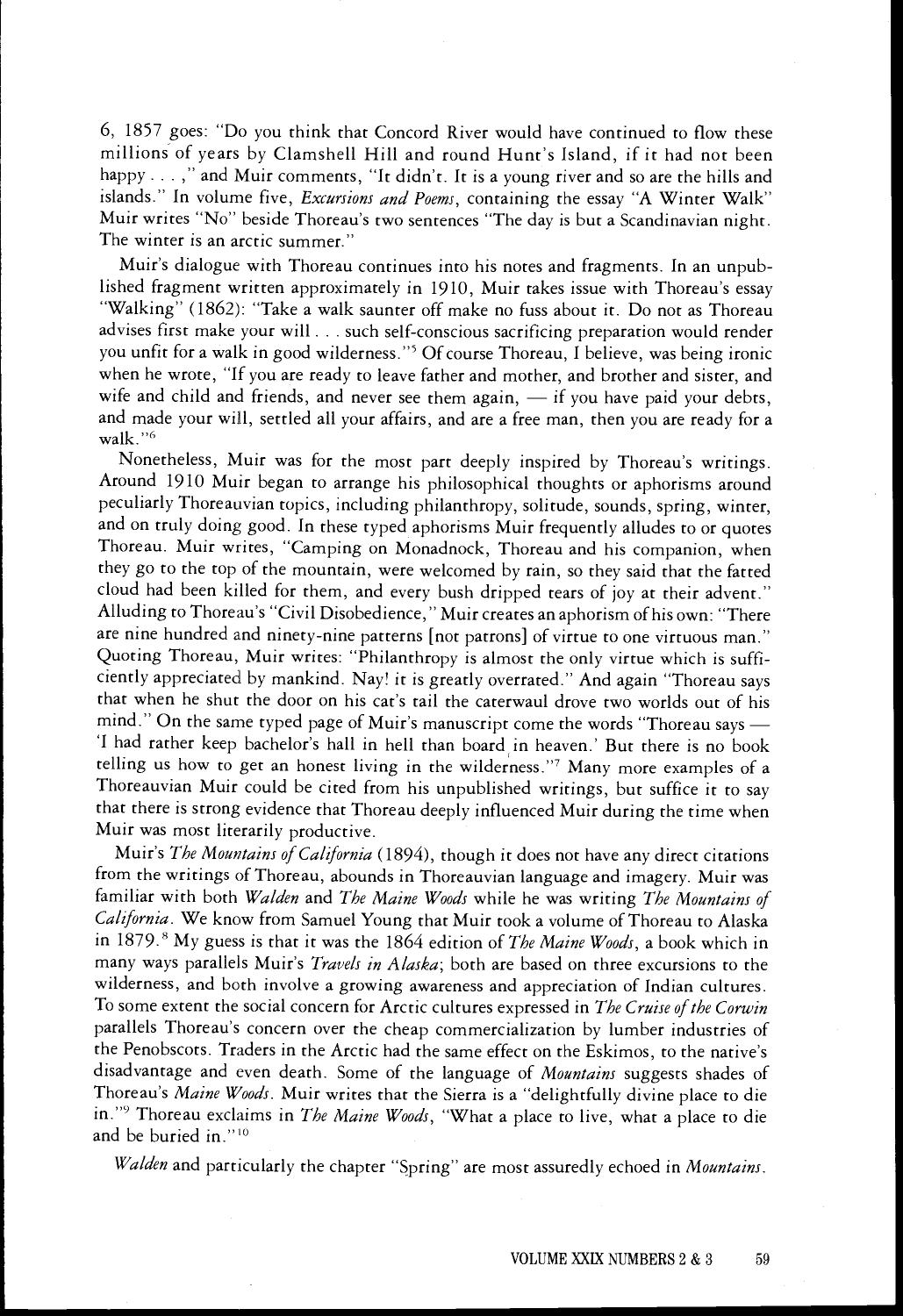Muir's springtime imagery is characterized by the use of the resurrection symbol. And yet as Thoreauvian as this imagery is, it must at the same time be considered Biblically pure Muir. Spring, in Mountains, is called the "annual resurrection." Grasses of a hemlock grove await "summer resurrection." And after a forest fire, "Then a young grove immediately springs up," writes Muir, "giving beauty for ashes."11 Thoreau's image of cheerful cock crowing found throughout Walden is seen from time to time in Muir's writings. In *Mountains* the water ouzel is an eternal creature of spring: "Never shall you hear anything wintery from his warm breast . . . as free from dejection as a cock crowing."12 For both Muir and Thoreau cyclic Nature is a perpetual source of living mythology. The coming of spring out of winter, the changing color of leaves, the raging storms at sea, and the grinding action of glaciers are indeed examples of a mythology in which the gods (God) are (is) at work.

Our National Parks (1901) quotes from or paraphrases Thoreau in several instances. Muir writes in "Wild Gardens of the Yosemite Park," regarding the benefits of tree climbing, "Thoreau says: 'I found my account in climbing a tree once. It was a tall white pine, on the top of a hill; and though I got well pitched, I was well paid for it, for I discovered new mountains in the horizon which I had never seen before. I might have walked about the foot of the tree for three score years and ten, and yet I certainly should never have seen them. But, above all, I discovered around me, - it was near the middle of June, - on the ends of the top most branches, a few minute and delicate red conelike blossoms, the fertile flower of the white pine looking heavenward. I carried straight way to the village the topmost spire, and showed it to stranger jurymen who walked the streets,  $\frac{1}{100}$  for it was court week,  $\frac{1}{100}$  and to farmers and lumbermen and woodchoppers and hunters, and not one had ever seen the like before, but they wondered as at a star dropped down.""<sup>3</sup> Muir effectively ties Thoreau's quote into his own commentary on the times by noting that the "same marvelous blindness" prevails in California.

In "The American Forests," a diatribe against the foolish government support of lumber interests, Muir invokes the name of Thoreau once again: "Travelers through the West in summer are not likely to forget the firework display along the various railway tracks. Thoreau, when contemplating the destruction of the forests on the east side of the continent, said that soon the country would be so bald that every man would have to grow whiskers to hide its nakedness, but he thanked God that at least the sky was safe. Had he gone West he would have found out that the sky was not safe; for all through the summer months, over most of the mountain regions, the smoke of mill and forest fires is so thick and black that no sunbeam can pierce it."<sup>14</sup>

The government, Muir maintained, must step in to protect trees, God's gift to humanity. As Thoreau is critical of the misuse of trees in Maine ("Think how stood the white-pine tree on the shore of Chesuncook, its branches soughing with the four winds, and every individual needle trembling in the sunlight, - think how it stands with it now, - sold, perchance, to the New England Friction-Match Company!"<sup>15</sup>), Muir lashes out with equally strong irony: "The laborious vandals had seen 'the biggest tree in the world,' then forsooth, they must try to see the biggest stump and dance on it."16 The most significant part of the destruction of the wilderness is not necessarily of the trees but of the people of wilderness, the American Indians. Nothing is worse for Thoreau and Muir than a *degraded* Indian. Thoreau writes in The Maine Woods that "There is, in fact, a remarkable and unexpected resemblance between the degraded savage and the lowest classes in a great city. The one is no more a child of nature than the other."<sup>17</sup> Muir was equally perturbed concerning some of the Indians of the California mountains: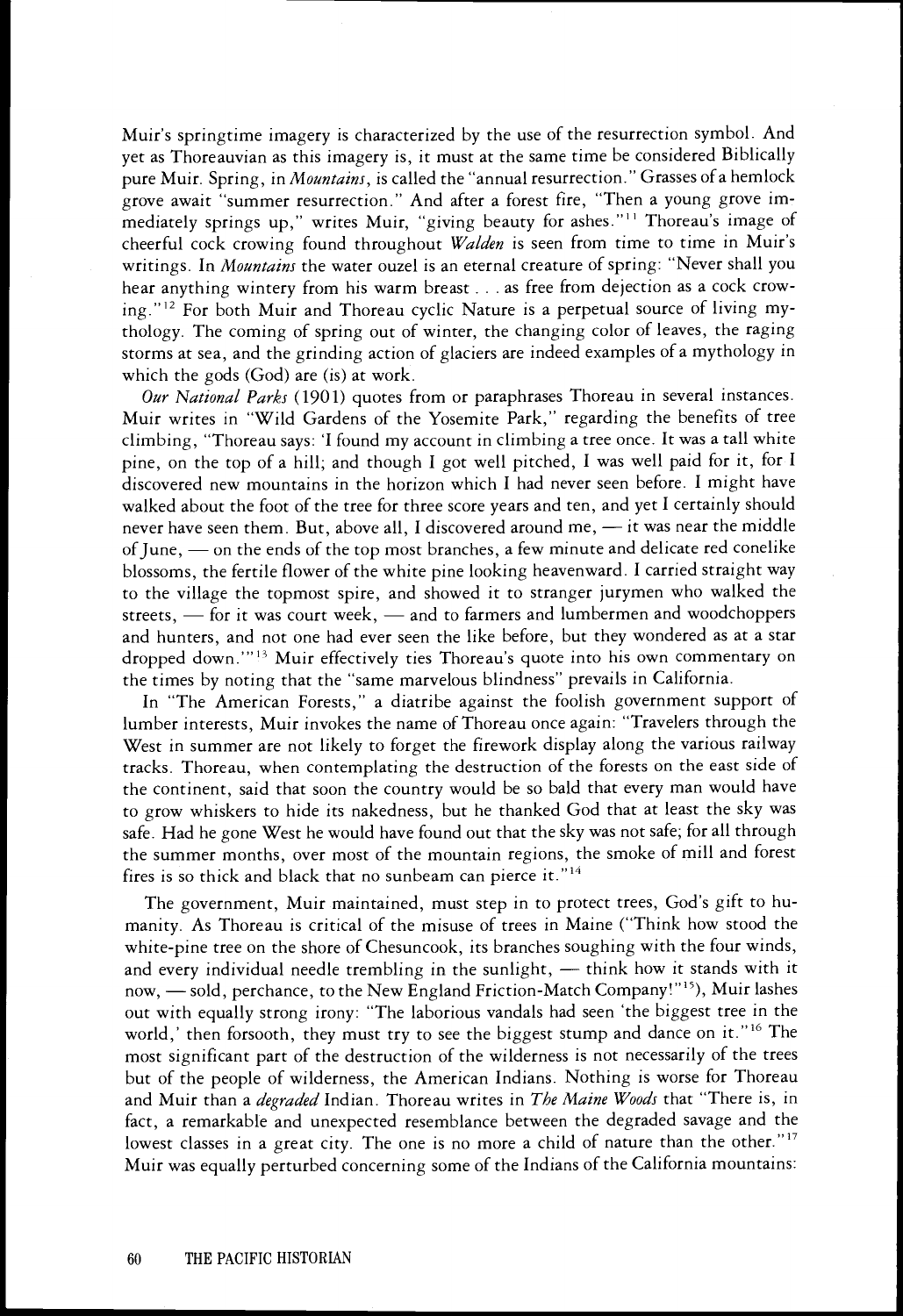[P]resently the English-speaking shepherd came in, to whom I explained my wants and what I was doing. Like most white men, he could not conceive how anything other than gold could be the object of such rambles as mine, and asked repeatedly whether I had discovered any mines. I tried to make him talk about trees and the wild animals, but unfortunately he proved to be a tame Indian from the Tule Reservation, had been to school, claimed to be civilized, and spoke contemptuously of 'Wild Indians,' and so of course his inherited instincts were blurred or lost."18 The very thing Muir sought in the wilderness this Indian had lost. As Roy Harvey Pearce points out in his book The Savages of America: A Study of the Indian and the Idea of Civilization, it was not that primitivists like Thoreau and Muir wanted to do away with civilization, but that civilized men should have the integrity of the Indian.

The fate of the entire human race is at stake when civilization so effectively numbs us into humble submission and dulls our inherent need for the wild. Stephen Fox in his recent book, John Muir and His Legacy, asks why John Muir endangered himself to climb the rugged Sierra. Fox believes that "what he found was a degree of psychic integration previously unknown to him."19 No wonder he was so dismayed by a tame Indian who had lost what he sought. But civilized townsmen did not even know what they had lost! Near the beginning of Walden Thoreau observes, "I see young men, my townsmen, whose misfortune it is to have inherited farms, houses, barns, cattle and farming tools; for these are more easily acquired than got rid of. Better if they had been born in the open pasture and suckled by a wolf, that they might have seen with clearer eyes what field they were called to labor in. Who made them serfs of the soil? Why should they eat their sixty acres, when man is condemned to eat only his peck of dirt? Why should they begin digging their graves as soon as they are born?"<sup>20</sup> At the outset of Our National Parks Muir also stresses the importance of being "suckled by a wolf": "Few in these hot, dim, strenuous times are quite sane or free; chokes with care like clocks full of dust, laboriously doing so much good and making so much money  $-$  or so little,  $-$  they are no longer good for themselves." But, continues Muir, "When, like a merchant taking a list of his goods, we take stock of our wilderness, we are glad to see how much of even the most destructible kind is still unsoiled."21 To visit Yellowstone or Yosemite is to be resurrected. Thoreau believed that each town should have a wild grove of woods for its inhabitants to wander in so that they might not go mad. Muir not only believed that wild parks are necessary but he fought to establish Yosemite National Park and a national park system.

John Muir's next book, My First Summer in the Sierra, was produced four years after he had received the twenty volume set of Thoreau's writings. In this book, based upon his 1869 journal, we can find richly subtle and sublimated Thoreauvian imagery indicating that Muir was not an imitator but an integrator. As Muir's volume of Walden is heavily marked — pencil markings abound along side of Thoreau's description of dawn, morning, and spring -- and in My First Summer in the Sierra Muir also draws our attention to the importance of dawn. He writes, "[O]ne feels inclined to shout lustily on rising in the morning like a crowing cock." $^{22}$  A bit later Muir reiterates the spiritual significance of dawn: "How deathlike is sleep in this morning air, and quick the awakening into newness of life! A calm dawn, yellow and purple, then floods on sun-gold, making everything tingle and glow."23 One cannot help but think of Thoreau's butterfly at the end of Walden, which gnaws its way out of its cocoon deep in the applewood of a kitchen table and bursts forth in glory by the warmth of some New England hearth, when he reads the following segment from "The Tuolumne Camp" of First Summer: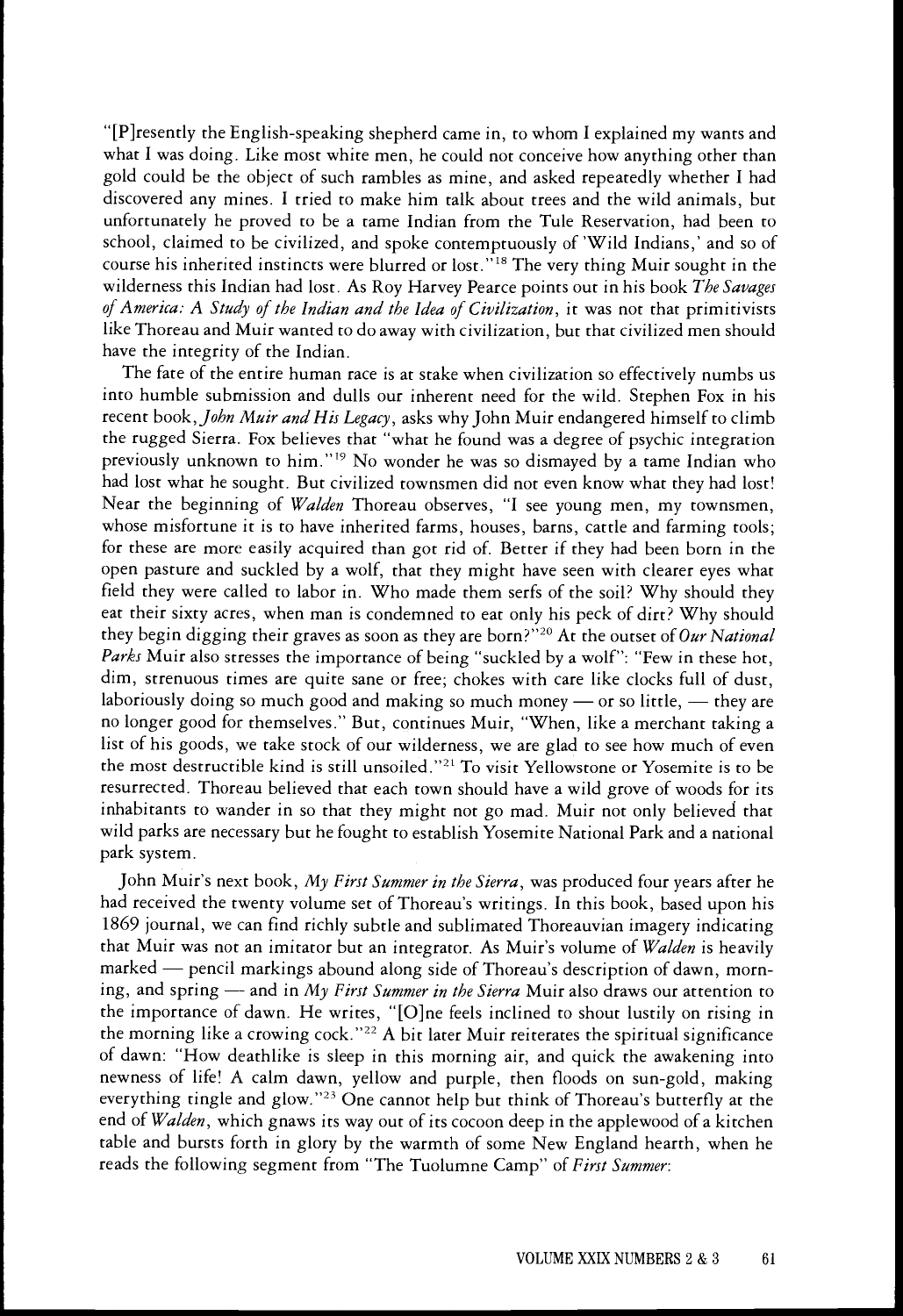Butterflies and the grand host of smaller flies are benummed every night, but they hover and dance in the sunbeams over the meadows before noon with no apparent lack of playful, joyful life. Soon they must all fall like petals in an orchard, dry and wrinkled, not a wing of all the mighty host left to tingle the air. Nevertheless new myriads will arise in the spring, rejoicing, exulting, as if laughing cold death to scorn.<sup>24</sup>

Several other Thoreauvian images and ideas appear in Muir's book. Lakes shine like "eyes beneath heavy rock brows." Of the desire to live in the wild, Muir writes, "If I had a few sacks of flour, an axe, and some matches, I would build a cabin of pine logs, pile up plenty of firewood about it and stay all winter."<sup>25</sup> In *The Maine Woods* Thoreau explains that 'If I wished to see a mountain or other scenery under the most favorable auspices, I would go to it in foul weather, so as to be there when it cleared up; we are then in the most suitable mood, and nature is most fresh and inspiring. There is no serenity so fair as that which is just established in a tearful eye."<sup>26</sup> Of the Sierra Muir exclaims, "How fresh the woods are and calm after the last films of clouds have been wiped from the sky!"<sup>27</sup> Muir's tearful eye image is more subtle than Thoreau's and works quite well. I suggest that Muir did learn much literary skill from his exhaustive and careful reading of Thoreau. We have ample proof now for the many earlier generalizations made by scholars that Muir was a student of Thoreau.

In 1913 Muir published both The Story of My Boyhood and Youth and A Thousand-Mile Walk. In these works one can notice subtle shades of Walden. In addition to Muir's love of muskmelons and "mythological" railroads, there is a deep respect and affinity for wildlife. In Muir's penciled index at the back of Walden is included "the loon" with a note "perhaps the wildest sound ever heard here." In Boyhood Muir devotes a few pages to the loon, which he recalls as being one of the bravest birds he ever encountered. In Thoreauvian language Muir writes, "As soon as the lake ice melted, we heard the lonely cry of the loon, one of the wildest and most striking of all the wilderness sounds, a strange, sad, mournful, unearthy cry, half laughing, half wailing."<sup>28</sup> He continues his narrative with an account of his wounding a loon with gunshot and taking it home where the bird did not let on that it was wounded at all but held his head erect and stared keenly with his small black eyes.

In chapter five of Boyhood, "Young Hunters," Muir recounts the wholesale slaughter of birds, squirrels and woodchucks by armies of boys who killed for the sake of killing. Certainly Muir had in mind the "Higher Laws" chapter of Walden when, after scores of examples are given of ruthless hunting, he comments, "Surely a better time must be drawing nigh when godlike human beings will become truly humane, and learn to put their animal fellow mortals in their hearts instead of on their backs or in their dinners. In the meantime we may just as well as not learn to live clean innocent lives instead of slimy, bloody ones."<sup>29</sup> When Thoreau added "Higher Laws" to his Walden manuscript, he, of course, had become a vegetarian and had outgrown the "hunting and fishing" phase of his life, which can be seen, surprisingly enough, in the same book, especially the "Baker Farm" chapter written much earlier. Likewise, Muir became less and less a hunter and more a conservationist and defender of wildlife in all forms. In A Thousand-Mile Walk Muir comes to the defense of alligators, bear and deer. Each creature has the right to exist. He comments on deer hunting as the "d---dest work to slaughter God's cattle for sport. 'They were made for us,' say these self-approving preachers; 'for our food, our recreation, or other uses not yet discovered.' As truthfully we might say on behalf of a bear, when he deals successfully with an unfortunate hunter, 'Men and other bipeds were made for bears, and thanks be to God for claws and teeth so long."<sup>30</sup> Muir's powerful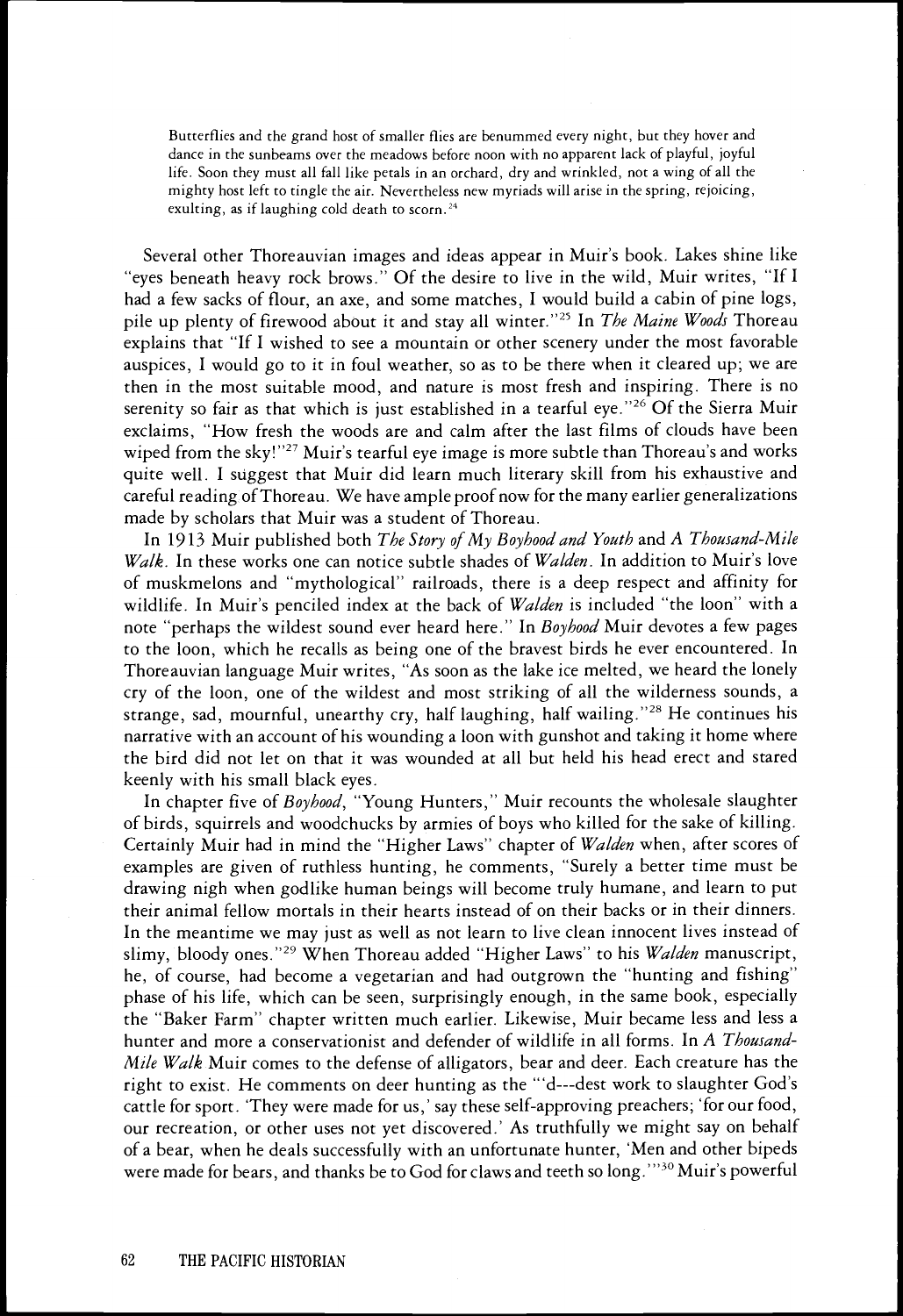sense of irony must have emerged out of years of struggle for the preservation of wild lands from hunters, trappers and miners.

The scope of this article does not permit me to examine further published writings of Muir, but suffice it to say that Steep Trails and Life and Letters (as well as unpublished journals) abound in Thoreauvian imagery and theme. John Muir was no rote imitator of Thoreau but rather a thoughtful integrator of this New England master into his own system of Sierra values. He read and digested Thoreau, but energies coming out of this process had the distinct quality of John Muir. Were it not for Muir's deep literary appreciation of the writing of Henry David Thoreau perhaps he would have never really overcome his difficulty with, as he put it, "dead bone heaps of words." Henry Thoreau gave him the inspiration to express his own unique feelings, thoughts and observations coming from experience of which Thoreau could have never even dreamed such as climbing high, windy Mount Shasta to be trapped by a blizzard and then frozen and volcanically roasted for one perilous night, or looking into the high Himalaya Mountains from the deodar forests of India, or bouncing along a rough arctic glacier in a dogsled driven by a Siberian Chukchi native, or camping in the High Sierra with a U.S. president and succeeding in conveying to him the need for a national park system. John Muir gained, I venture to say, immeasurable literary skills and enjoyment by reading Thoreau. But were Thoreau able to read such books as Muir's Travels in Alaska or My First Summer in the Sierra, who can say what may have been the effect on his life!

Though young John Muir missed Thoreau by fifty miles in Wisconsin in June, 1861, he did get to see Thoreau's old haunts in June, 1893. He visited Sleepy Hollow Cemetery and laid flowers on Thoreau's and Emerson's graves. "I think it is the most beautiful graveyard I ever saw," writes Muir. 31 After leaving his beloved Henry Thoreau, he walked through the woods to Walden Pond. He reflected that this was "a beautiful lake. fairly embosomed like a bright dark eye in wooded hills of smooth moraine of gravel and sand, and with a rich leafy undergrowth of huckleberry, willow, and young oak bushes." And Muir adds, "No wonder Thoreau lived here two years. I could have enjoyed living here two hundred or two thousand. . . how people should regard Thoreau as a hermit on account of his little delightful stay here I cannot guess."<sup>32</sup> That evening Muir



Walden Pond, "a beautiful lake... fairly embosomed like a bright dark eye in wooded hills of smooth moraine of gravel and sand, and with a rich leafy undergrowth of huckleberry, willow, and young oak bushes."